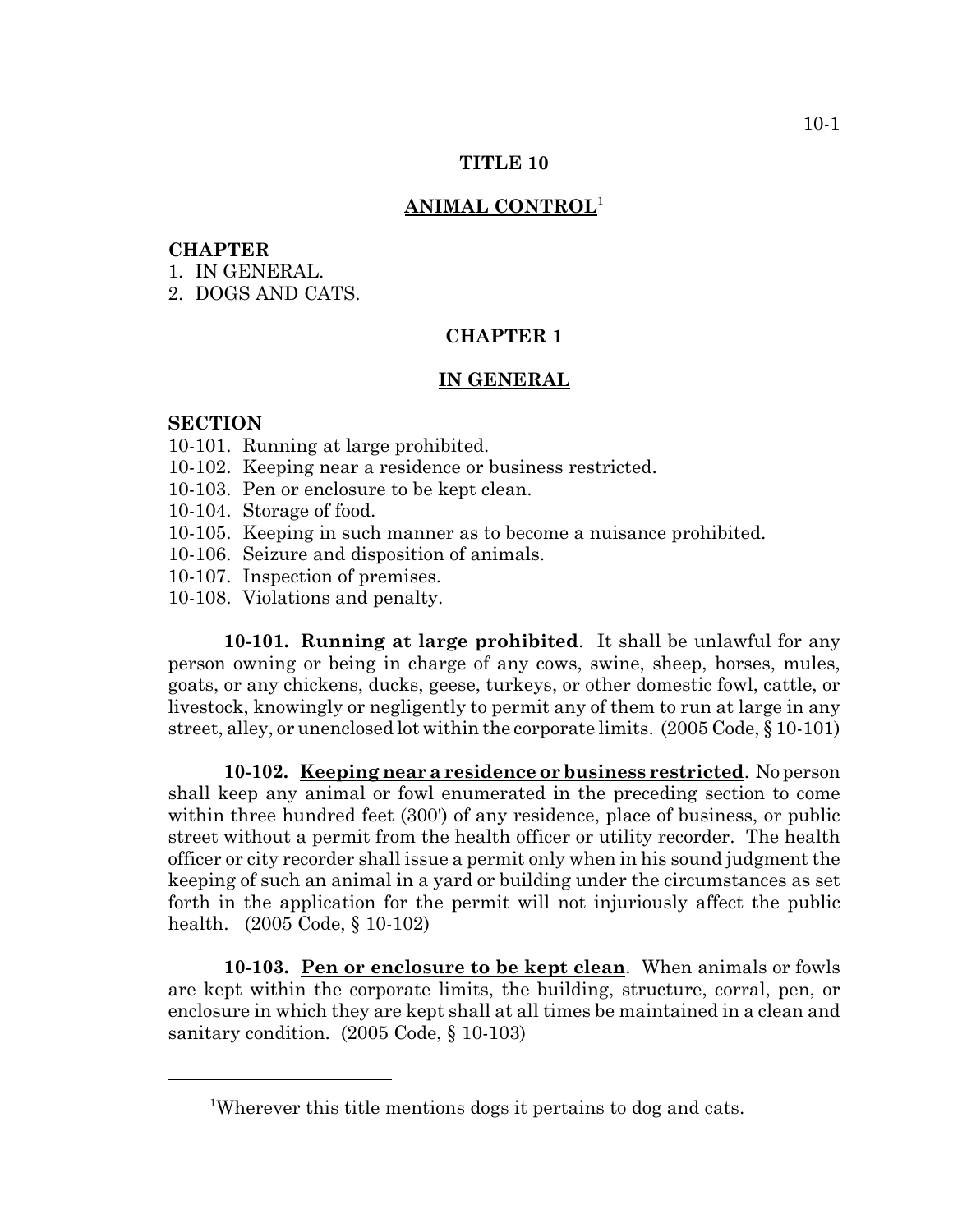**10-104. Storage of food**. All feed shall be stored and kept in a rat-proof and fly-tight building, box, or receptacle. (2005 Code, § 10-104)

**10-105. Keeping in such manner as to become a nuisance prohibited**. No animal or fowl shall be kept in such a place or condition as to become a nuisance either because of noise, odor, contagious disease, or other reason. (2005 Code, § 10-105)

**10-106. Seizure and disposition of animals**. Any animal or fowl found running at large or otherwise being kept in violation of this chapter may be seized by the health officer or by any police officer and confined in a pound provided or designated by the governing body. If the owner is known, he shall be given notice in person, by telephone, or by a postcard addressed to his last-known mailing address. If the owner is not known or cannot be located, a notice describing the impounded animal or fowl will be posted in at least three (3) public places within the corporate limits. In either case, the notice shall state that the impounded animal or fowl must be claimed within five (5) days by paying the pound costs or the same will be humanely destroyed or sold. If not claimed by the owner, the animal or fowl shall be sold or humanely destroyed, or it may otherwise be disposed of as authorized by the governing body.

The pound keeper shall be entitled to collect from each person claiming an impounded animal or fowl reasonable fees, in accordance with a schedule approved by the governing body, to cover the costs of impoundment and maintenance. (2005 Code, § 10-106)

**10-107. Inspection of premises**. For the purpose of making inspections to ensure compliance with the provisions of this title, the health officer, or his authorized representative, shall be authorized to enter, at any reasonable time, any premises where he has reasonable cause to believe an animal or fowl is being kept in violation of this chapter. (2005 Code, § 10-107)

**10-108. Violations and penalty**. Any violation of any section of this chapter shall subject the offender to a penalty under the general penalty provision of this code. Each day the violation shall continue shall constitute a separate offense.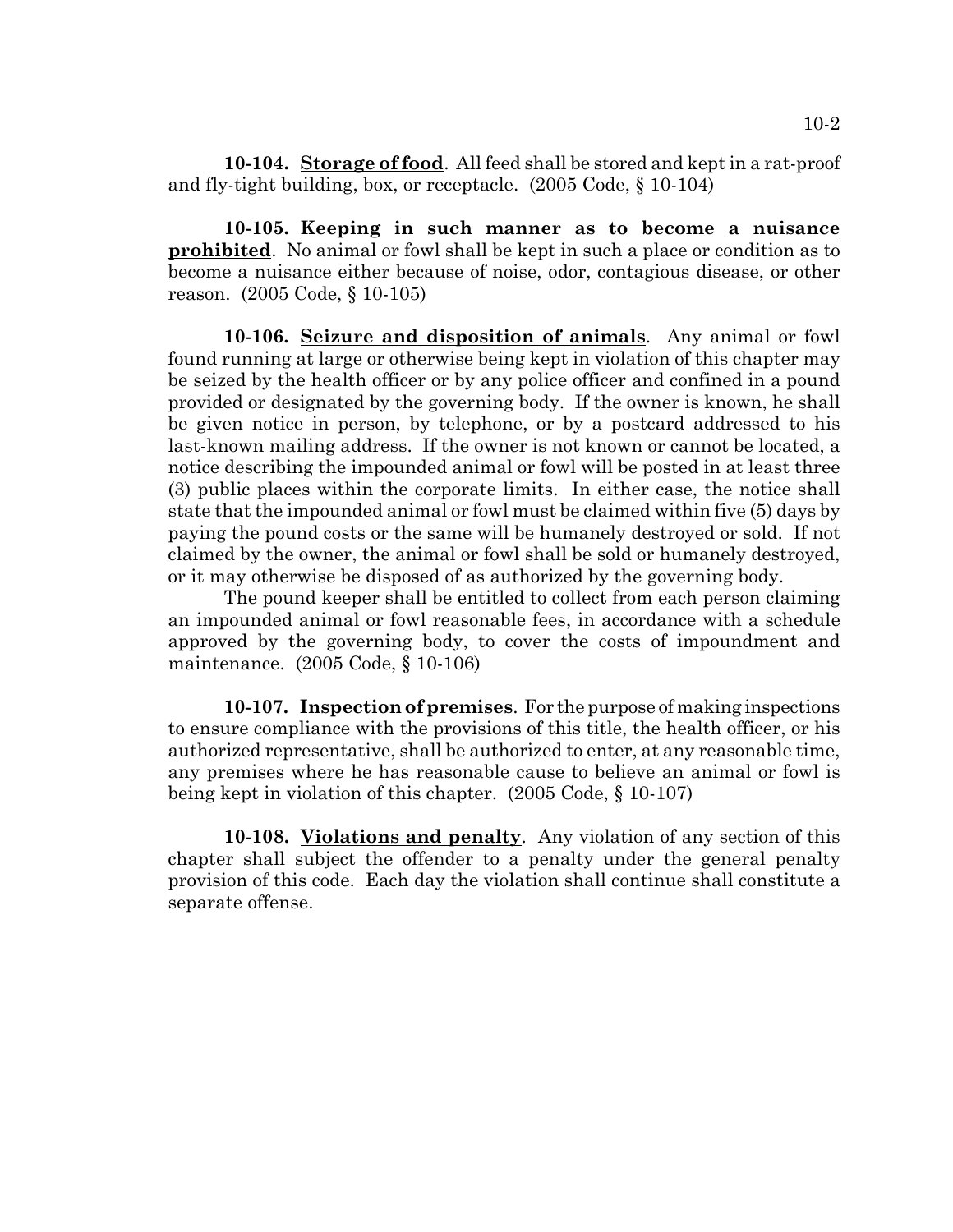## **CHAPTER 2**

# **DOGS AND CATS**

### **SECTION**

- 10-201. Rabies vaccination and registration required.
- 10-202. Dogs and cats to wear tags.
- 10-203. Running at large prohibited.
- 10-204. Vicious dogs to be securely restrained.
- 10-205. Noisy dogs prohibited.
- 10-206. Confinement of dogs suspected of being rabid.
- 10-207. Seizure and disposition of dogs.
- 10-208. Violations and penalty.

**10-201. Rabies vaccination and registration required**. It shall be unlawful for any person to own, keep, or harbor any dog or cat without having the same duly vaccinated against rabies and registered in accordance with the provisions of the Tennessee Anti-Rabies Law (*Tennessee Code Annotated*, §§ 68-8-101 through 68-8-115) or other applicable law. (2005 Code, § 10-201, modified)

**10-202. Dogs and cats to wear tags**. It shall be unlawful for any person to own, keep, or harbor any dog or cat which does not wear a tag evidencing the vaccination and registration required by the preceding section. (2005 Code, § 10-202, modified)

10-203. **Running at large prohibited**.<sup>1</sup> It shall be unlawful for any person knowingly to permit any dog owned by him or under his control to run at large within the corporate limits. (2005 Code, § 10-203)

**10-204. Vicious dogs to be securely restrained**. It shall be unlawful for any person to own or keep any dog known to be vicious or dangerous unless such dog is so confined and/or otherwise securely restrained as to provide reasonably for the protection of other animals and persons. (2005 Code, § 10-204)

**10-205. Noisy dogs prohibited**. No person shall own, keep, or harbor any dog which, by loud and frequent barking, whining, or howling, annoys or disturbs the peace and quiet of any neighborhood. (2005 Code, § 10-205)

<sup>1</sup> State law reference

*Tennessee Code Annotated*, §§ 68-8-108 and 68-8-109.